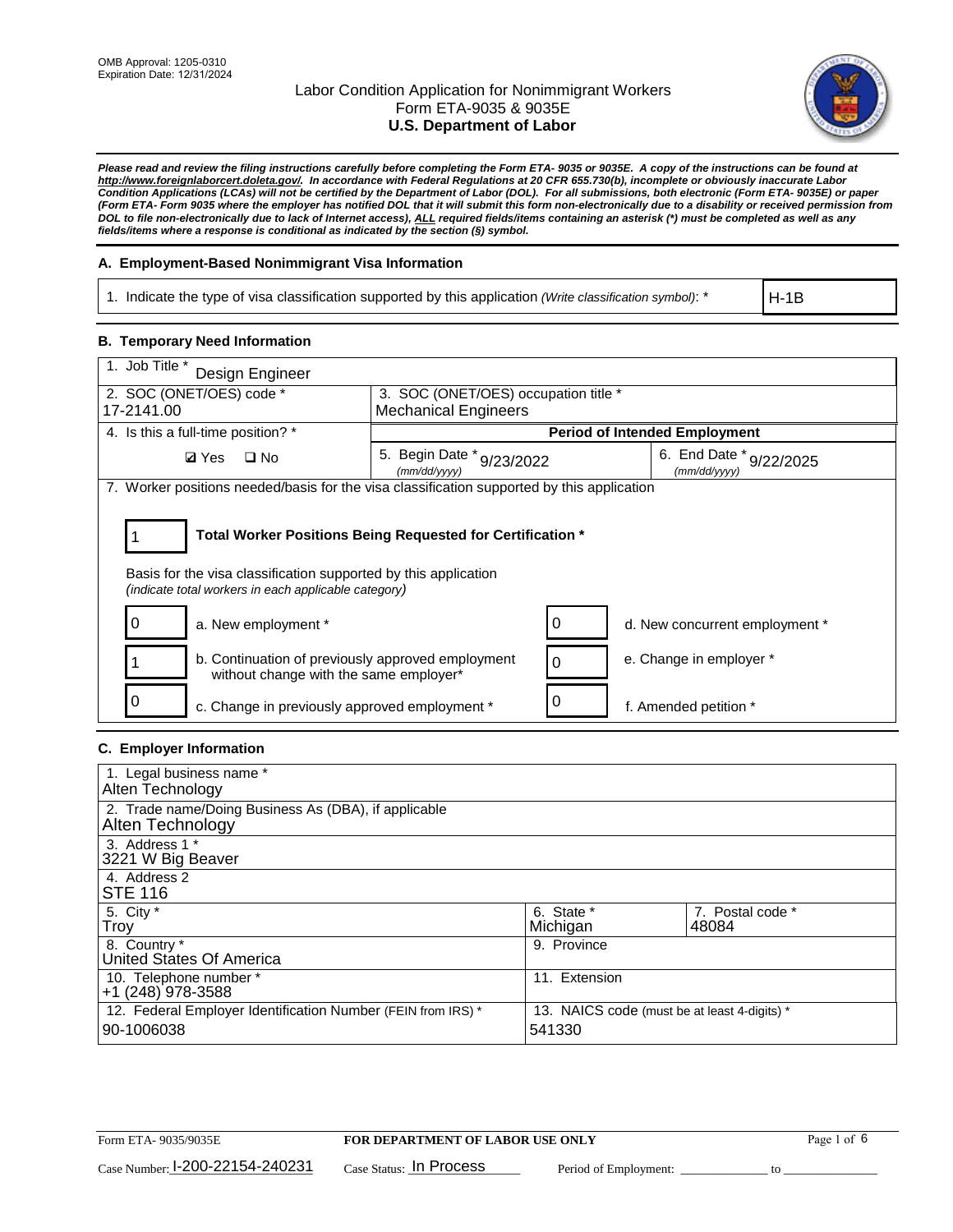

## **D. Employer Point of Contact Information**

**Important Note**: The information contained in this Section must be that of an employee of the employer who is authorized to act on behalf of the employer in labor certification matters. The information in this Section must be different from the agent or attorney information listed in Section E, unless the attorney is an employee of the employer.

| 1. Contact's last (family) name *                  | 2. First (given) name * |                           | 3. Middle name(s)         |
|----------------------------------------------------|-------------------------|---------------------------|---------------------------|
| Potluri                                            | Rambabu                 |                           | $- - -$                   |
| 4. Contact's job title *<br>Immigration Specialist |                         |                           |                           |
| 5. Address 1 *<br>3221 W Big Beaver                |                         |                           |                           |
| 6. Address 2<br><b>STE 116</b>                     |                         |                           |                           |
| 7. City $*$<br>Troy                                |                         | 8. State *<br>Michigan    | 9. Postal code *<br>48084 |
| 10. Country *<br>United States Of America          |                         | 11. Province              |                           |
| 12. Telephone number *                             | Extension<br>13.        | 14. E-Mail address        |                           |
| +1 (248) 978-3588                                  |                         | rambabu.potluri@alten.com |                           |

# **E. Attorney or Agent Information (If applicable)**

**Important Note**: The employer authorizes the attorney or agent identified in this section to act on its behalf in connection with the filing of this application.

| 1. Is the employer represented by an attorney or agent in the filing of this application? *<br><b>Ø</b> Yes<br>If "Yes," complete the remainder of Section E below. |                                                      |                                           |                              |  | $\Box$ No |                   |  |
|---------------------------------------------------------------------------------------------------------------------------------------------------------------------|------------------------------------------------------|-------------------------------------------|------------------------------|--|-----------|-------------------|--|
| 3. First (given) name §<br>2. Attorney or Agent's last (family) name §                                                                                              |                                                      |                                           |                              |  |           | 4. Middle name(s) |  |
| Swick                                                                                                                                                               | Jeremy<br>---                                        |                                           |                              |  |           |                   |  |
| 5. Address 1 §<br>3221 W Big Beaver                                                                                                                                 |                                                      |                                           |                              |  |           |                   |  |
| 6. Address 2<br><b>STE 116</b>                                                                                                                                      |                                                      |                                           |                              |  |           |                   |  |
| 7. City §<br>8. State §<br>9. Postal code §<br>Troy<br>Michigan<br>48084                                                                                            |                                                      |                                           |                              |  |           |                   |  |
| 10. Country §<br>United States Of America                                                                                                                           |                                                      | 11. Province                              |                              |  |           |                   |  |
| 12. Telephone number §                                                                                                                                              | 13. Extension                                        | 14. E-Mail address                        |                              |  |           |                   |  |
| +1 (248) 519-4506                                                                                                                                                   |                                                      |                                           | jeremy.swick@alten.com       |  |           |                   |  |
| 15. Law firm/Business name §                                                                                                                                        |                                                      |                                           | 16. Law firm/Business FEIN § |  |           |                   |  |
| Alten Technology                                                                                                                                                    |                                                      |                                           | 90-1006038                   |  |           |                   |  |
| 17. State Bar number (only if attorney) §                                                                                                                           | 18. State of highest court where attorney is in good |                                           |                              |  |           |                   |  |
| P73431                                                                                                                                                              |                                                      | standing (only if attorney) §<br>Michigan |                              |  |           |                   |  |
| 19. Name of the highest State court where attorney is in good standing (only if attorney) §                                                                         |                                                      |                                           |                              |  |           |                   |  |
| <b>Circuit Court</b>                                                                                                                                                |                                                      |                                           |                              |  |           |                   |  |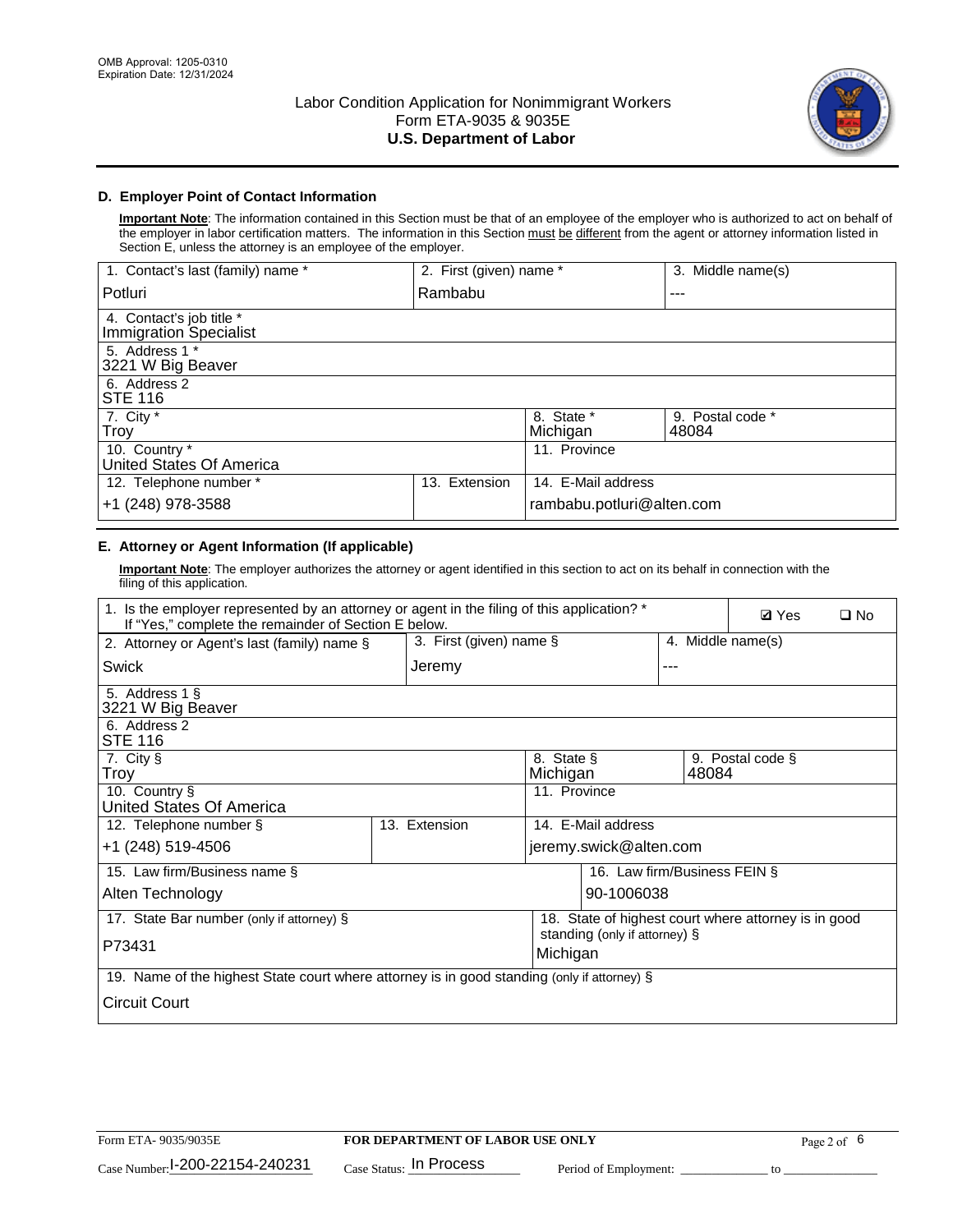

#### **F. Employment and Wage Information**

**Important Note**: The employer must define the intended place(s) of employment with as much geographic specificity as possible. Each intended place(s) of employment listed below must be the worksite or physical location where the work will actually be performed and cannot be a P.O. Box. The employer must identify all intended places of employment, including those of short duration, on the LCA. 20 CFR 655.730(c)(5). If the employer is submitting this form non-electronically and the work is expected to be performed in more than one location, an attachment must be submitted in order to complete this section. An employer has the option to use either a single Form ETA-9035/9035E or multiple forms to disclose all intended places of employment. If the employer has more than ten (10) intended places of employment at the time of filing this application, the employer must file as many additional LCAs as are necessary to list all intended places of employment. See the form instructions for further information about identifying all intended places of employment.

### a.*Place of Employment Information* 1

| 1. Enter the estimated number of workers that will perform work at this place of employment under<br>the LCA.* |                                                                                                                                |  |                                          |                      | 1            |              |
|----------------------------------------------------------------------------------------------------------------|--------------------------------------------------------------------------------------------------------------------------------|--|------------------------------------------|----------------------|--------------|--------------|
|                                                                                                                | 2. Indicate whether the worker(s) subject to this LCA will be placed with a secondary entity at this<br>place of employment. * |  |                                          |                      | <b>Ø</b> Yes | $\square$ No |
|                                                                                                                | 3. If "Yes" to question 2, provide the legal business name of the secondary entity. §                                          |  |                                          |                      |              |              |
|                                                                                                                | <b>Lucid Motors</b>                                                                                                            |  |                                          |                      |              |              |
|                                                                                                                | 4. Address 1 *<br>7373 Gateway Blvd                                                                                            |  |                                          |                      |              |              |
|                                                                                                                | 5. Address 2                                                                                                                   |  |                                          |                      |              |              |
| 6. City $*$<br><b>Newark</b>                                                                                   |                                                                                                                                |  | 7. County *<br>Alameda                   |                      |              |              |
| California                                                                                                     | 8. State/District/Territory *                                                                                                  |  | 9. Postal code *<br>94560                |                      |              |              |
|                                                                                                                | 10. Wage Rate Paid to Nonimmigrant Workers *                                                                                   |  | 10a. Per: (Choose only one)*             |                      |              |              |
|                                                                                                                | □ Hour □ Week □ Bi-Weekly □ Month □ Year<br>From $\text{\$}$ 104062 00 To: $\text{\$}$<br>110000 00                            |  |                                          |                      |              |              |
|                                                                                                                | 11. Prevailing Wage Rate *                                                                                                     |  | 11a. Per: (Choose only one)*             |                      |              |              |
|                                                                                                                | 104062 00<br>$\mathbf{\$}$                                                                                                     |  | □ Hour □ Week □ Bi-Weekly □ Month ☑ Year |                      |              |              |
|                                                                                                                | Questions 12-14. Identify the source used for the prevailing wage (PW) (check and fully complete only one): *                  |  |                                          |                      |              |              |
| 12.                                                                                                            | a. PWD tracking number §<br>A Prevailing Wage Determination (PWD) issued by the Department of Labor                            |  |                                          |                      |              |              |
| 13.                                                                                                            | A PW obtained independently from the Occupational Employment Statistics (OES) Program                                          |  |                                          |                      |              |              |
| $\blacktriangledown$                                                                                           | a. Wage Level (check one): §                                                                                                   |  |                                          | b. Source Year §     |              |              |
|                                                                                                                | ☑ ⊪<br>$\square$ $\square$<br>$\square$ IV<br>$\Box$ N/A<br>□⊥                                                                 |  |                                          | 7/1/2021 - 6/30/2022 |              |              |
| 14.                                                                                                            | A PW obtained using another legitimate source (other than OES) or an independent authoritative source                          |  |                                          |                      |              |              |
|                                                                                                                | a. Source Type (check one): §<br>b. Source Year §<br>$\Box$ CBA<br>$\Box$ DBA<br>$\square$ SCA<br>Other/ PW Survey             |  |                                          |                      |              |              |
|                                                                                                                | c. If responded "Other/ PW Survey" in question 14.a, enter the name of the survey producer or publisher §                      |  |                                          |                      |              |              |
|                                                                                                                | d. If responded "Other/ PW Survey" in question 14.a, enter the title or name of the PW survey §                                |  |                                          |                      |              |              |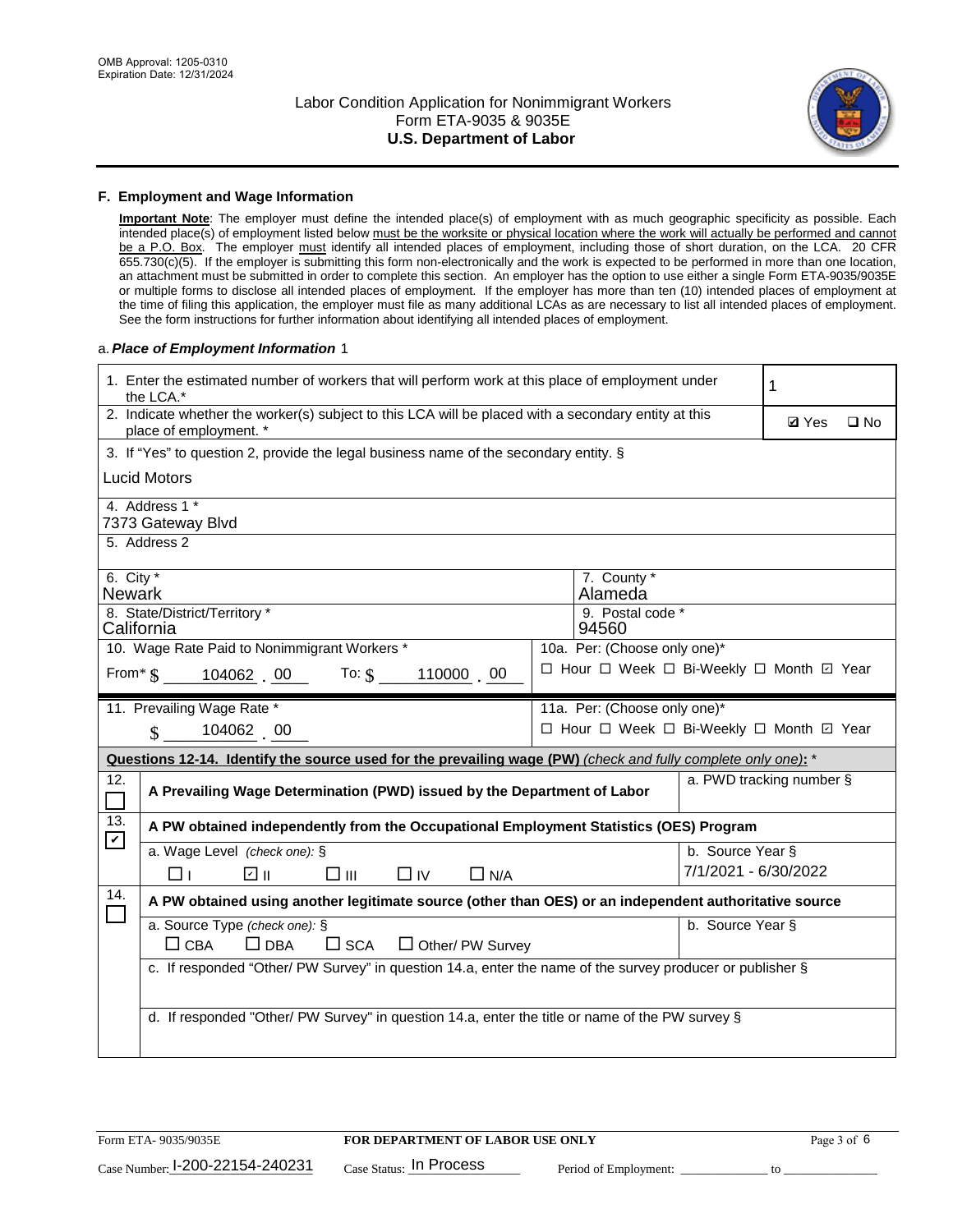

## **G. Employer Labor Condition Statements**

! *Important Note:* In order for your application to be processed, you MUST read Section G of the Form ETA-9035CP - General Instructions for the 9035 & 9035E under the heading "Employer Labor Condition Statements" and agree to all four (4) labor condition statements summarized below:

- (1) **Wages:** The employer shall pay nonimmigrant workers at least the prevailing wage or the employer's actual wage, whichever is higher, and pay for non-productive time. The employer shall offer nonimmigrant workers benefits and eligibility for benefits provided as compensation for services on the same basis as the employer offers to U.S. workers. The employer shall not make deductions to recoup a business expense(s) of the employer including attorney fees and other costs connected to the performance of H-1B, H-1B1, or E-3 program functions which are required to be performed by the employer. This includes expenses related to the preparation and filing of this LCA and related visa petition information. 20 CFR 655.731;
- (2) **Working Conditions:** The employer shall provide working conditions for nonimmigrants which will not adversely affect the working conditions of workers similarly employed. The employer's obligation regarding working conditions shall extend for the duration of the validity period of the certified LCA or the period during which the worker(s) working pursuant to this LCA is employed by the employer, whichever is longer. 20 CFR 655.732;
- (3) **Strike, Lockout, or Work Stoppage:** At the time of filing this LCA, the employer is not involved in a strike, lockout, or work stoppage in the course of a labor dispute in the occupational classification in the area(s) of intended employment. The employer will notify the Department of Labor within 3 days of the occurrence of a strike or lockout in the occupation, and in that event the LCA will not be used to support a petition filing with the U.S. Citizenship and Immigration Services (USCIS) until the DOL Employment and Training Administration (ETA) determines that the strike or lockout has ended. 20 CFR 655.733; and
- (4) **Notice:** Notice of the LCA filing was provided no more than 30 days before the filing of this LCA or will be provided on the day this LCA is filed to the bargaining representative in the occupation and area of intended employment, or if there is no bargaining representative, to workers in the occupation at the place(s) of employment either by electronic or physical posting. This notice was or will be posted for a total period of 10 days, except that if employees are provided individual direct notice by e-mail, notification need only be given once. A copy of the notice documentation will be maintained in the employer's public access file. A copy of this LCA will be provided to each nonimmigrant worker employed pursuant to the LCA. The employer shall, no later than the date the worker(s) report to work at the place(s) of employment, provide a signed copy of the certified LCA to the worker(s) working pursuant to this LCA. 20 CFR 655.734.

1. **I have read and agree to** Labor Condition Statements 1, 2, 3, and 4 above and as fully explained in Section G of the Form ETA-9035CP – General Instructions for the 9035 & 9035E and the Department's regulations at 20 CFR 655 Subpart H. \*

**Ø**Yes ロNo

### **H. Additional Employer Labor Condition Statements –H-1B Employers ONLY**

!**Important Note***:* In order for your H-1B application to be processed, you MUST read Section H – Subsection 1 of the Form ETA 9035CP – General Instructions for the 9035 & 9035E under the heading "Additional Employer Labor Condition Statements" and answer the questions below.

#### *a. Subsection 1*

| 1. At the time of filing this LCA, is the employer H-1B dependent? §                                                                                                                                                                           |                                                                                                     |              | □ No      |              |
|------------------------------------------------------------------------------------------------------------------------------------------------------------------------------------------------------------------------------------------------|-----------------------------------------------------------------------------------------------------|--------------|-----------|--------------|
| 2. At the time of filing this LCA, is the employer a willful violator? $\S$                                                                                                                                                                    |                                                                                                     | $\Box$ Yes   | ⊡ No      |              |
| 3. If "Yes" is marked in questions H.1 and/or H.2, you must answer "Yes" or "No" regarding<br>whether the employer will use this application ONLY to support H-1B petitions or extensions of<br>status for exempt H-1B nonimmigrant workers? § |                                                                                                     | <b>☑</b> Yes | $\Box$ No |              |
| 4. If "Yes" is marked in question H.3, identify the statutory basis for the<br>exemption of the H-1B nonimmigrant workers associated with this<br>LCA. §                                                                                       | ■ \$60,000 or higher annual wage<br>□ Master's Degree or higher in related specialty<br>$\Box$ Both |              |           |              |
| H-1B Dependent or Willful Violator Employers -Master's Degree or Higher Exemptions ONLY                                                                                                                                                        |                                                                                                     |              |           |              |
| 5. Indicate whether a completed Appendix A is attached to this LCA covering any H-1B<br>nonimmigrant worker for whom the statutory exemption will be based <b>ONLY</b> on attainment of a<br>Master's Degree or higher in related specialty. § |                                                                                                     | $\Box$ Yes   | ⊡ No      | <b>Q</b> N/A |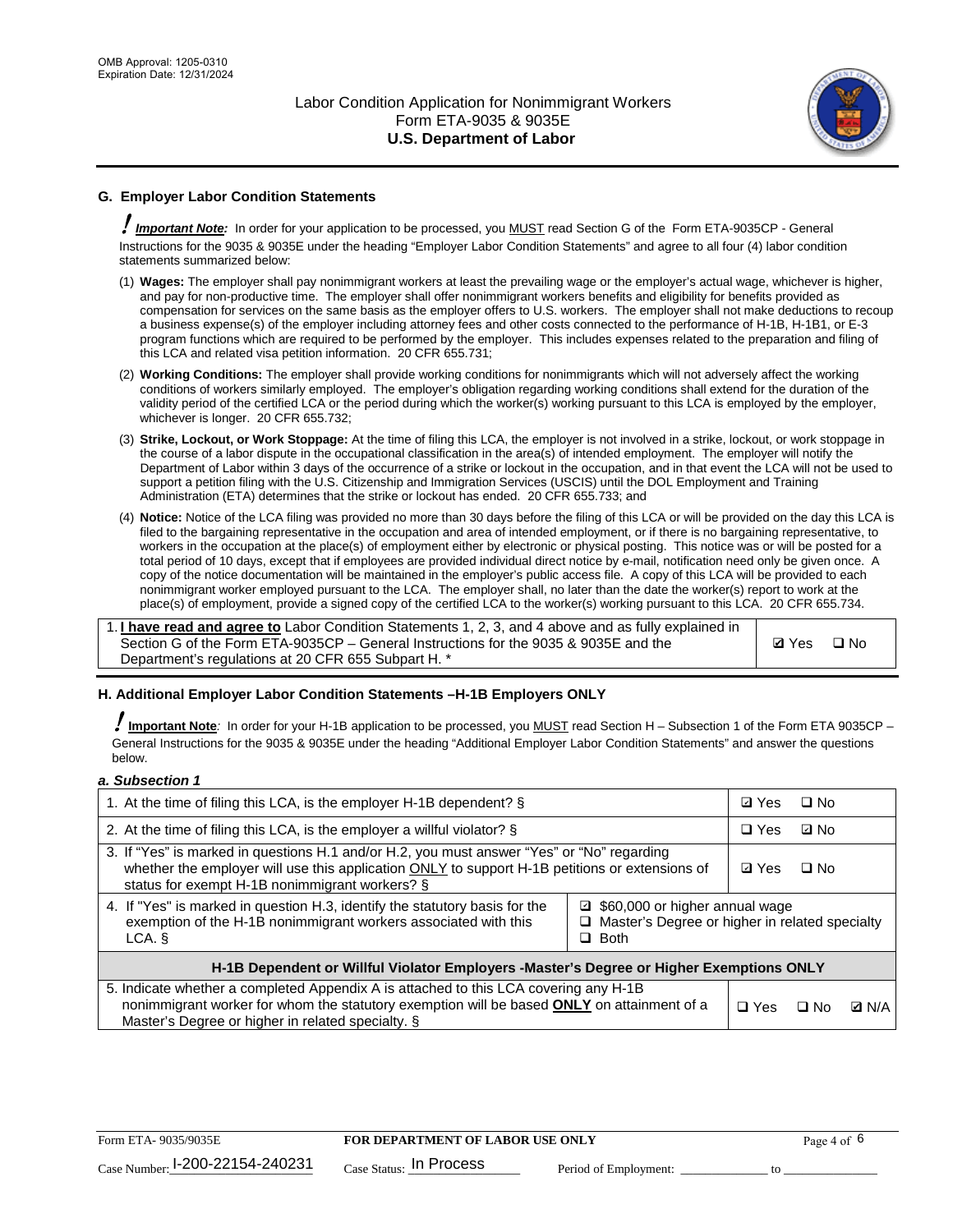

**If you marked "Yes" to questions H.a.1 (H-1B dependent) and/or H.a.2 (H-1B willful violator) and "No" to question H.a.3 (exempt H-1B nonimmigrant workers), you MUST read Section H – Subsection 2 of the Form ETA 9035CP – General Instructions for the 9035 & 9035E under the heading "Additional Employer Labor Condition Statements" and indicate your agreement to all three (3) additional statements summarized below.**

#### *b. Subsection 2*

- A. **Displacement:** An H-1B dependent or willful violator employer is prohibited from displacing a U.S. worker in its own workforce within the period beginning 90 days before and ending 90 days after the date of filing of the visa petition. 20 CFR 655.738(c);
- B. **Secondary Displacement:** An H-1B dependent or willful violator employer is prohibited from placing an H-1B nonimmigrant worker(s) with another/secondary employer where there are indicia of an employment relationship between the nonimmigrant worker(s) and that other/secondary employer (thus possibly affecting the jobs of U.S. workers employed by that other employer), unless and until the employer subject to this LCA makes the inquiries and/or receives the information set forth in 20 CFR 655.738(d)(5) concerning that other/secondary employer's displacement of similarly employed U.S. workers in its workforce within the period beginning 90 days before and ending 90 days after the date of such placement. 20 CFR 655.738(d). Even if the required inquiry of the secondary employer is made, the H-1B dependent or willful violator employer will be subject to a finding of a violation of the secondary displacement prohibition if the secondary employer, in fact, displaces any U.S. worker(s) during the applicable time period; and
- C. **Recruitment and Hiring:** Prior to filing this LCA or any petition or request for extension of status for nonimmigrant worker(s) supported by this LCA, the H-1B dependent or willful violator employer must take good faith steps to recruit U.S. workers for the job(s) using procedures that meet industry-wide standards and offer compensation that is at least as great as the required wage to be paid to the nonimmigrant worker(s) pursuant to 20 CFR 655.731(a). The employer must offer the job(s) to any U.S. worker who applies and is equally or better qualified for the job than the nonimmigrant worker. 20 CFR 655.739.

| 6. I have read and agree to Additional Employer Labor Condition Statements A, B, and C above and |               |           |
|--------------------------------------------------------------------------------------------------|---------------|-----------|
| as fully explained in Section H – Subsections 1 and 2 of the Form ETA 9035CP – General           | $\square$ Yes | $\Box$ No |
| Instructions for the 9035 & 9035 E and the Department's regulations at 20 CFR 655 Subpart H. §   |               |           |

### **I. Public Disclosure Information**

! **Important Note***:* You must select one or both of the options listed in this Section.

**sqrt** Employer's principal place of business □ Place of employment

### **J. Notice of Obligations**

A. Upon receipt of the certified LCA, the employer must take the following actions:

- o Print and sign a hard copy of the LCA if filing electronically (20 CFR 655.730(c)(3));<br>
Maintain the original signed and certified LCA in the employer's files (20 CFR 655.7
- Maintain the original signed and certified LCA in the employer's files (20 CFR 655.705(c)(2); 20 CFR 655.730(c)(3); and 20 CFR 655.760); and
- o Make a copy of the LCA, as well as necessary supporting documentation required by the Department of Labor regulations, available for public examination in a public access file at the employer's principal place of business in the U.S. or at the place of employment within one working day after the date on which the LCA is filed with the Department of Labor (20 CFR 655.705(c)(2) and 20 CFR 655.760).
- B. The employer must develop sufficient documentation to meet its burden of proof with respect to the validity of the statements made in its LCA and the accuracy of information provided, in the event that such statement or information is challenged (20 CFR 655.705(c)(5) and 20 CFR 655.700(d)(4)(iv)).
- C. The employer must make this LCA, supporting documentation, and other records available to officials of the Department of Labor upon request during any investigation under the Immigration and Nationality Act (20 CFR 655.760 and 20 CFR Subpart I).

*I declare under penalty of perjury that I have read and reviewed this application and that to the best of my knowledge, the*  information contained therein is true and accurate. I understand that to knowingly furnish materially false information in the *preparation of this form and any supplement thereto or to aid, abet, or counsel another to do so is a federal offense punishable by fines, imprisonment, or both (18 U.S.C. 2, 1001,1546,1621).*

| 1. Last (family) name of hiring or designated official *   2. First (given) name of hiring or designated official *   3. Middle initial § |                  |         |
|-------------------------------------------------------------------------------------------------------------------------------------------|------------------|---------|
| <b>SWick</b>                                                                                                                              | l Jeremv         | $- - -$ |
| 4. Hiring or designated official title *                                                                                                  |                  |         |
| Corporate Immigration Attorney                                                                                                            |                  |         |
| 5. Signature *                                                                                                                            | 6. Date signed * |         |
|                                                                                                                                           |                  |         |